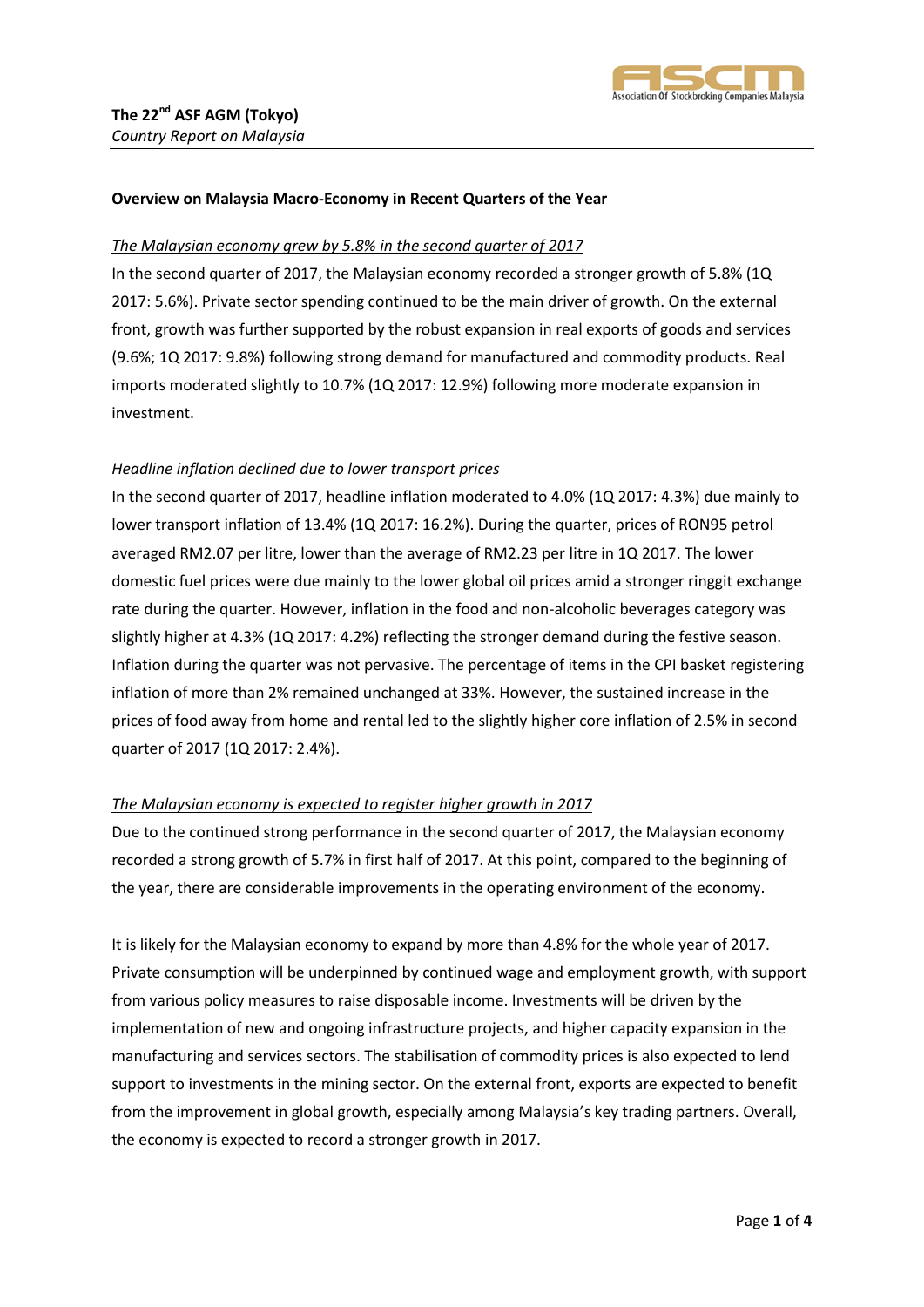

# **The 22nd ASF AGM (Tokyo)**

## *Country Report on Malaysia*

On the supply side, the improvement in both external and domestic demand conditions will benefit the manufacturing and services sectors. The agriculture sector's growth will be underpinned by a recovery in CPO yields post-El Niño. Growth in the mining sector is projected to be mainly supported by output from the ramping up of production in new gas facilities. In the construction sector, new and existing civil engineering projects will drive the sector going forward.

## *Headline inflation for 2017 will average within the forecast range of 3.0% - 4.0%*

Looking ahead, headline inflation is expected to moderate further in the second half of 2017 due mainly to lower contribution from fuel products. The stronger recovery in the production of US shale oil is expected to contain the upward pressures on global oil prices. In addition, the base effect from lower fuel prices in 2016 will diminish given the relatively higher fuel prices in the fourth quarter of 2016. Headline inflation is expected to average within the forecasted range of 3% - 4% for 2017 as a whole.

*[Source: Central Bank of Malaysia]*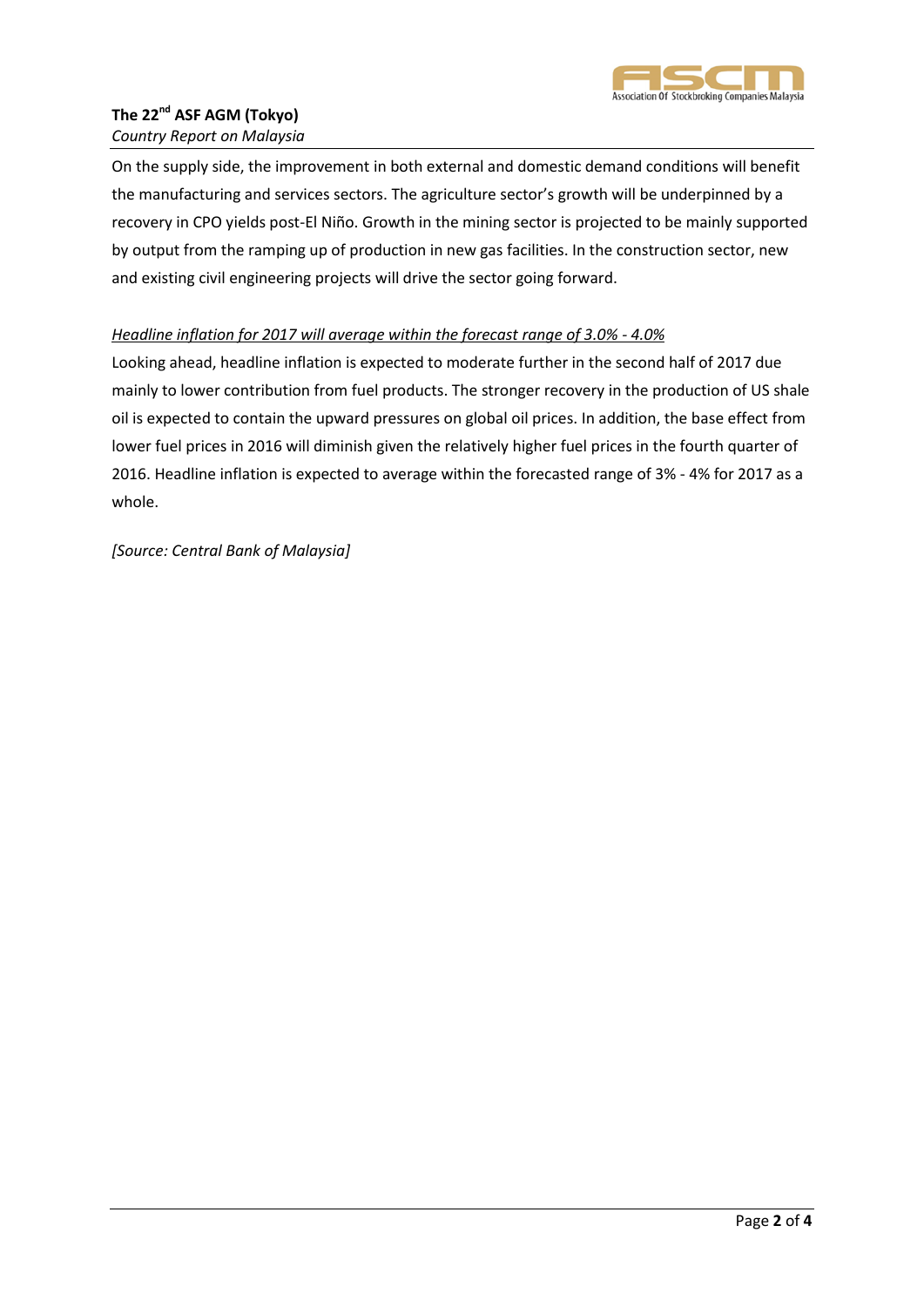

## **Challenges Facing Malaysia Capital Market**

From the perspective of an association representing the stockbroking fraternity in Malaysia, we identify two main challenges impacting the Malaysia capital market which are:

- Era of Digitization
- Cost of doing business

## *Era of Digitization*

Digitization creates business opportunities to the industry but conversely, the industry will face new challenges such as requiring new investments in capex, retraining human resources etc, amid an environment of intense competition and margin compression. We will see less of face to face relationship and more of digital interactions.

Financial intermediaries will move towards digitization in the way they do business. They need to cater for their clients' digitized way of living as well as to stay competitive both locally and regionally. A new pool of investors will be replacing the existing ageing pools of retail investors.

The sales agent model will not be relevant as more clients embrace online trading. Competition from comprehensive financial portals such as the likes of Interactive Brokers offered by foreign brokers, provide services on equities, derivatives, commodities, currencies, wealth management etc. via a single portal and it can cover multiple markets.

Fully automated algorithmic trading will continue to flourish and will further reduce the relevancy of sales agent model. The industry has entered a new phase characterized by fully automated algorithmic systems that operate on a streamlined ultra-low latency network and hence, the cost of human interaction is greatly minimized. Emerging trends in the industry show that, traders are focused on speed of execution competing for the fastest trade execution and greatest volumes.

## *Cost of doing business*

Over the years, the brokers' commissions in Malaysia have been steadily declining whilst the industry costs that we incurred have been sharply increased in terms of amounts and variation.

After the demutualization of Bursa Malaysia in 2014, Bursa had shifted its business model to be more commercially focused. Consequentially, the brokers have been imposed with additional infrastructure costs over the time, such as:

- Market data fee
- **•** FTSE Licensing Fee
- Admin fee on Equities Margining
- Network equipment rental